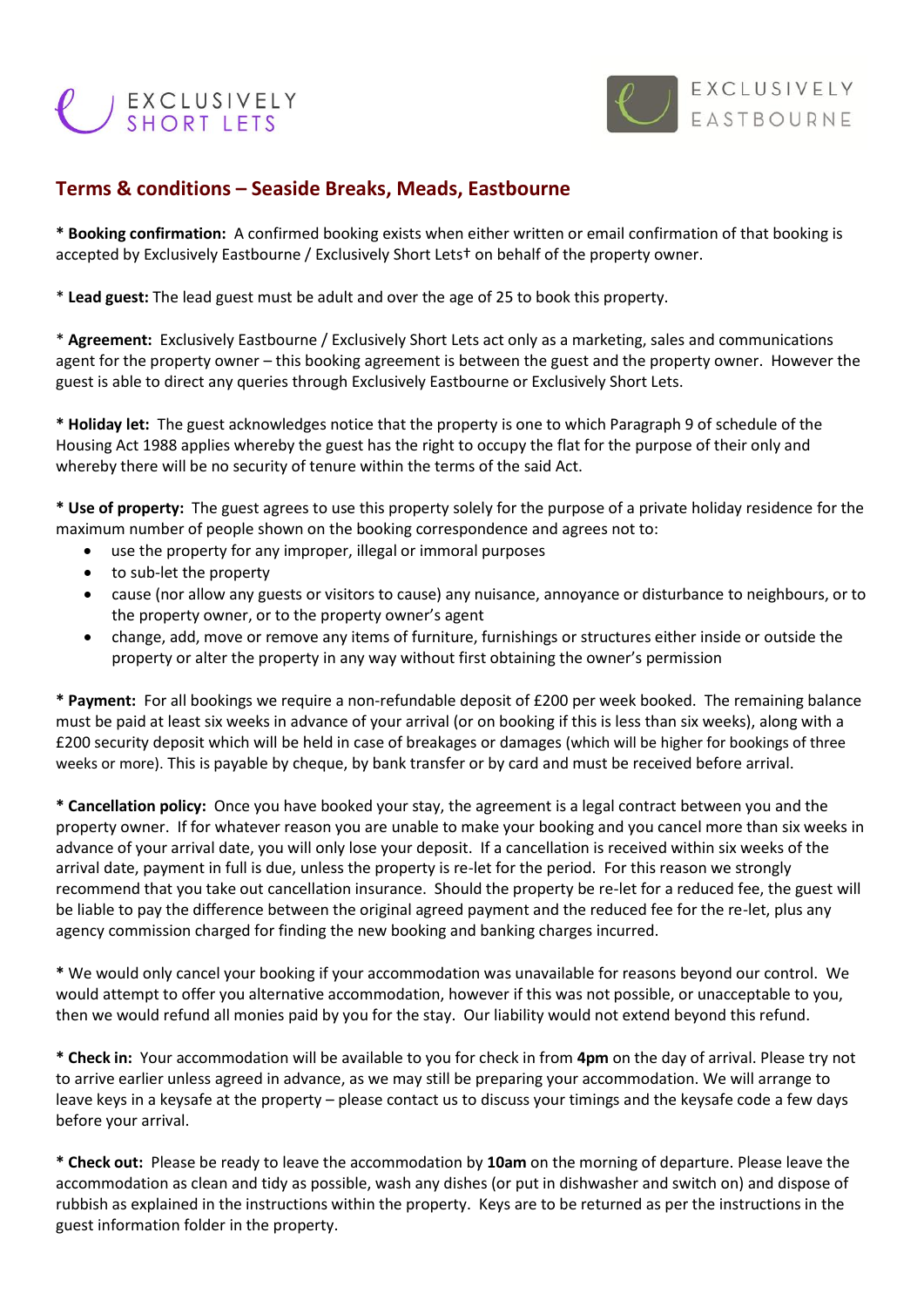**\* Smoking:** This property is strictly **NO SMOKING**. Guests believed to have been smoking in the accommodation may be charged additional cleaning of up to £100 per room affected. Please smoke outside and clear of the building with the front door closed behind you so smoke doesn't blow back in and safely dispose of remains immediately. Smoking is prohibited on the roof terrace, in the bathrooms or leaning out of a window. Vapour can set off smoke alarms so please also vape outside.

**\* Candles:** The use of candles inside the property is not permitted.

**\* Children** are welcome - please advise us if you need any special equipment providing such as a travel cot or highchair and we will do our best to accommodate (space and availability of equipment permitting). Please note that we do not provide cot bedding, which you will need to bring with you.

**\* Pets:** Cats are not permitted to stay in the property but one small /medium dog may be considered if adult, house trained and neutered / spayed and **must** be agreed in advance. If agreed, there is an additional supplement per dog. Guests are responsible for their dog's behaviour and any damage caused and must observe the following rules (failure to do so may result in you being asked to leave without compensation). This also includes dogs of visiting friends and family who may be staying locally:

- Dogs MUST NOT be left alone in the property at any time
- Dogs MUST NOT lie on beds or furnishings, and hair must be well cleared up before departing
- Any fouling etc. must be cleared up immediately inside and outside the property and on the roof terrace
- Please bring the dog's bed or basket for sleeping in, and food / drink bowls they must not be allowed to use the "human" crockery
- Please bring a towel to wipe your dog's wet, sandy or muddy paws before entering the house
- Please ensure the dog doesn't bark and disturb neighbours. Playing and running around is for outside as sharp nails could damage the floors
- Dogs must be kept under control at all times

**\* Parking:** There is roadside parking along Meads Street and surrounding roads but the parking bays are limited to 2 hours unless a correctly completed **M** permit is displayed. If you will need permits for your stay, please let us know as soon as possible. They cost £2 per vehicle per day which can either be deducted from your security deposit if you booked with us direct or by card / bank transfer before your arrival.

**\* Keys:** Keys must be left behind at the end of your stay as the cost of replacements will be deducted from your security deposit.

**\* Laundry:** Beds are made up ahead of arrival and towels are also provided but please bring your own towels for the beach or swimming. If you are staying two weeks or longer, additional linen and towels will be provided for you to change yourself during your stay. If you do choose to wash any towels or linen, please ensure that you don't mix white with coloured materials as any damage or replacement would be deducted from the security deposit.

**\* Noise:** Please show consideration for neighbours at all times and bear in mind that this is a residential area. In particular, keep music, TV and noise low after 8pm and before 9am and bear in mind that if windows are open, sound travels much further. We want you to enjoy the garden but please keep noise to a minimum so the neighbours can enjoy theirs too. Loud parties and gatherings are strictly prohibited.

**\* Roof terrace:** Please ensure the wooden gate remains locked at all times for added security. Please do not smoke on the roof terrace.

**\* Utilities:** Our rental prices include the reasonable usage of electricity, gas and water. If the usage of these during your stay is significantly higher than average usage for the appropriate season, you may have to contribute to costs.

**\* Breakages and damages:** Please take care of the property and its contents. You are responsible and liable for any breakages or damages which you cause to the accommodation or its contents. Please report these as soon as they occur and allow the property owner or property owner's agent access to carry out repairs. Should the cost of repairs